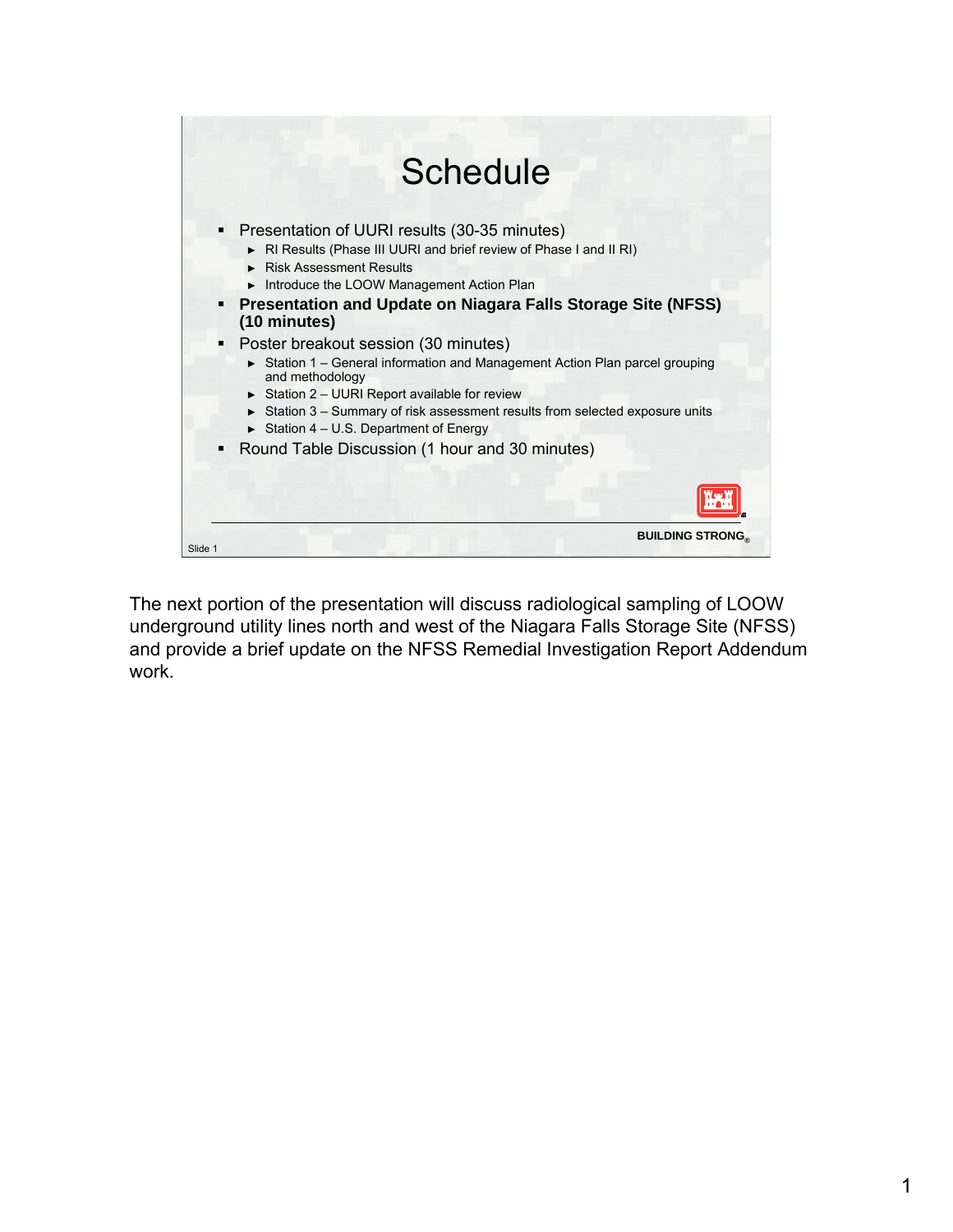

The NFSS Remedial Investigation Report (RIR), released in December 2007, indicated that radiological contamination existed in wastewater and sediment within the sanitary sewer and acid waste lines on the NFSS property. Because these lines lead to the wastewater treatment plant and subsequently the 30" outfall line (both of which are off the NFSS property), sampling was undertaken under the Formerly Utilized Sites Remedial Action Program (FUSRAP) to determine if radiological contamination had spread from the NFSS property. During this investigation these lines were sealed at the northern portion of the NFSS border to prevent future off-site movement of contaminants currently within the lines at NFSS.

During the LOOW Underground Utility Remedial Investigation (UURI), 60 samples were collected under FUSRAP in tandem with the LOOW investigation for radiological analysis. Sludge and wastewater within the pipes along with the surrounding soil were analyzed at a minimum for uranium, thorium and radium. The full extent of parameters analyzed included actinium, bismuth, cesium, cobalt, lead, potassium, protactinium & thallium. No initial plutonium or strontium analysis was conducted since these were not listed as radiological contaminants in the NFSS underground lines as a result of sediment and wastewater sampling of onsite pipelines. A fact sheet summarizing this effort along with the analytical results was released in October 2007 and is available tonight in your handout packet on the left side.

To determine the potential spread of radiological contaminants through underground utility lines, analytical results were compared to background values established in the NFSS RIR. In other words, wastewater samples were compared to surface water background values, sludge to sediment background values and soil to soil background values. Samples exceeding background levels indicate potential radiologically impacted areas.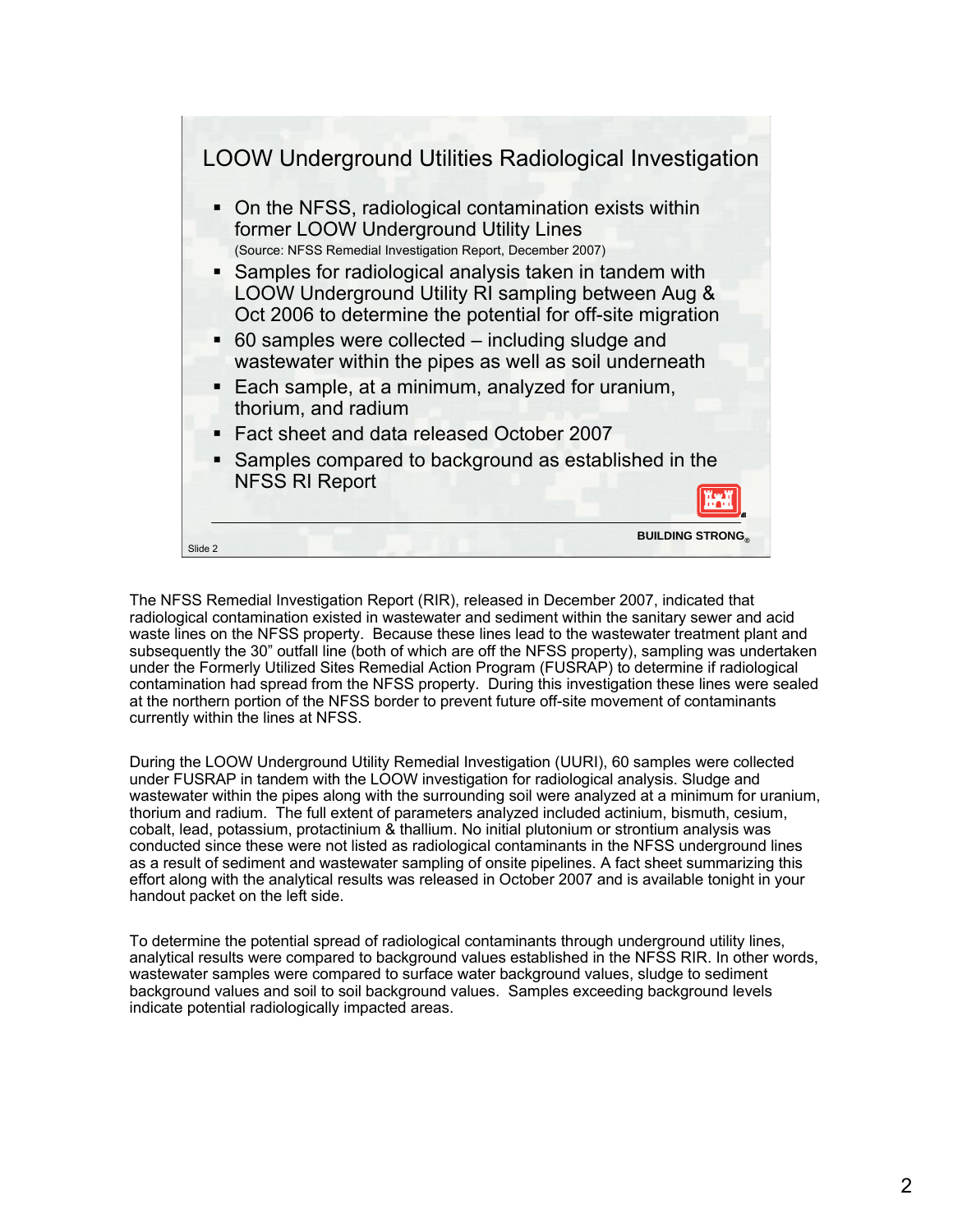

This slide highlights conclusions from the FUSRAP sampling of former LOOW underground utility lines north and west of the NFSS property. The main conclusion is that there is no imminent threat to human health or the environment based on these findings. In addition to sampling, inspection of bedding material surrounding these lines was conducted to determine if the construction of the lines would provide a means for potential contaminant movement off-site. In some cases, for example, if a subsurface pipeline leaked contaminants and the pipe was surrounded by gravel, contaminants could move in the channel along the line at a faster rate than the surrounding soils or clay would normally allow. The good news is that a majority of the lines were concrete encased, and therefore, are not going to encourage contaminant movement.

When radiological results from LOOW underground utility lines were compared to background levels, or the level of radioactivity one would expect to find if not impacted by past Manhattan Engineer District activities, there were exceedances of these levels that indicate a need for further evaluation of this data in the Niagara Falls Storage Site Remedial Investigation Report Addendum. These results in excess of background do not necessarily indicate a potential health risk.

The next slides will highlight radiological sample locations along with preliminary background screening results for the LOOW underground utility lines north of the NFSS (former LOOW acid waste and sanitary sewer lines on CWM), associated with the former LOOW wastewater treatment plant on the Town of Lewiston property, and the 30" outfall line.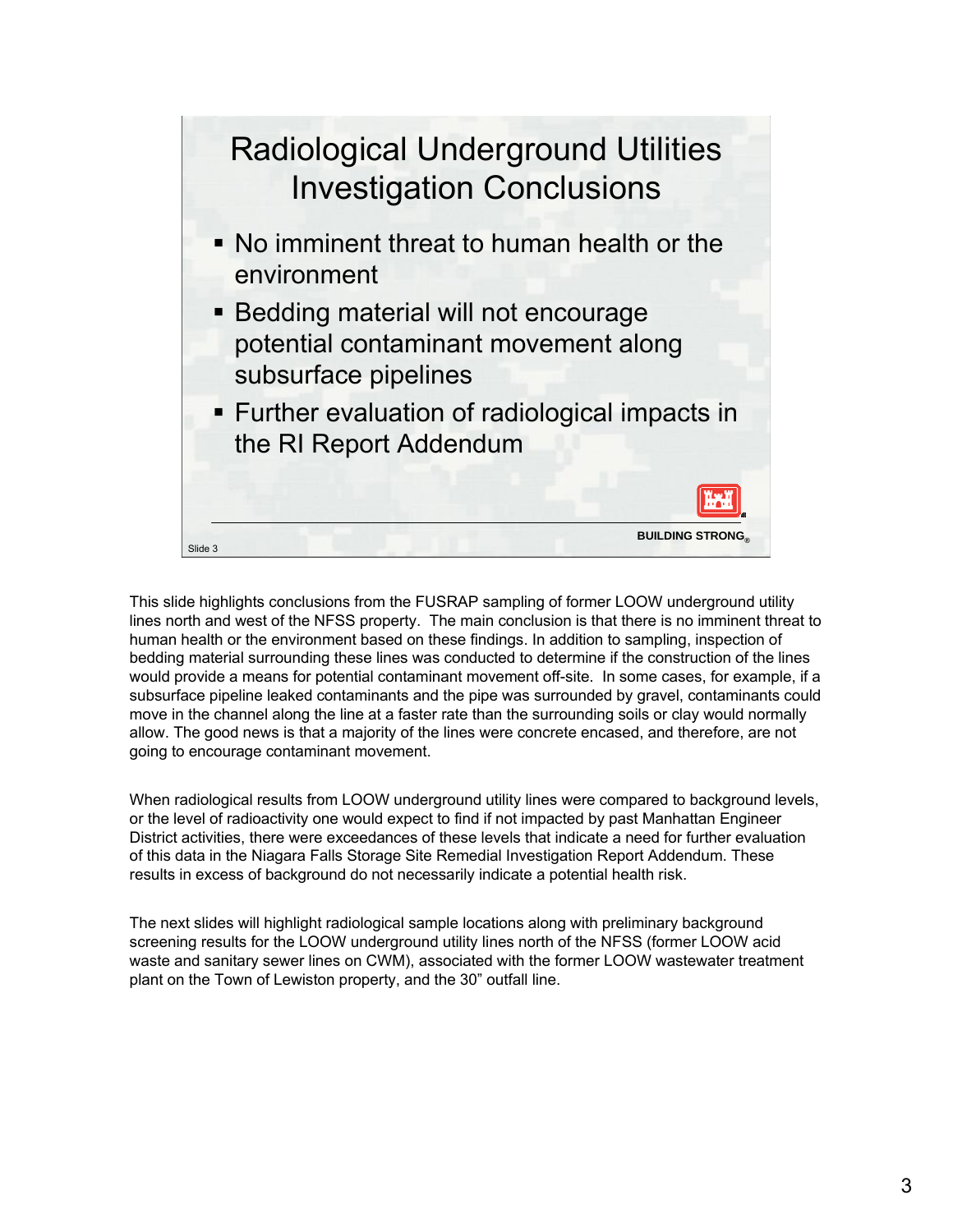

This figure shows sample locations and which radiological results from sanitary sewer and acid waste pipelines extending from NFSS north to the CWM property and west to the Town of Lewiston property exceeded background.

This figure shows that radiological impacts from the former LOOW pipelines on NFSS have extended off-site (to the north and west of NFSS).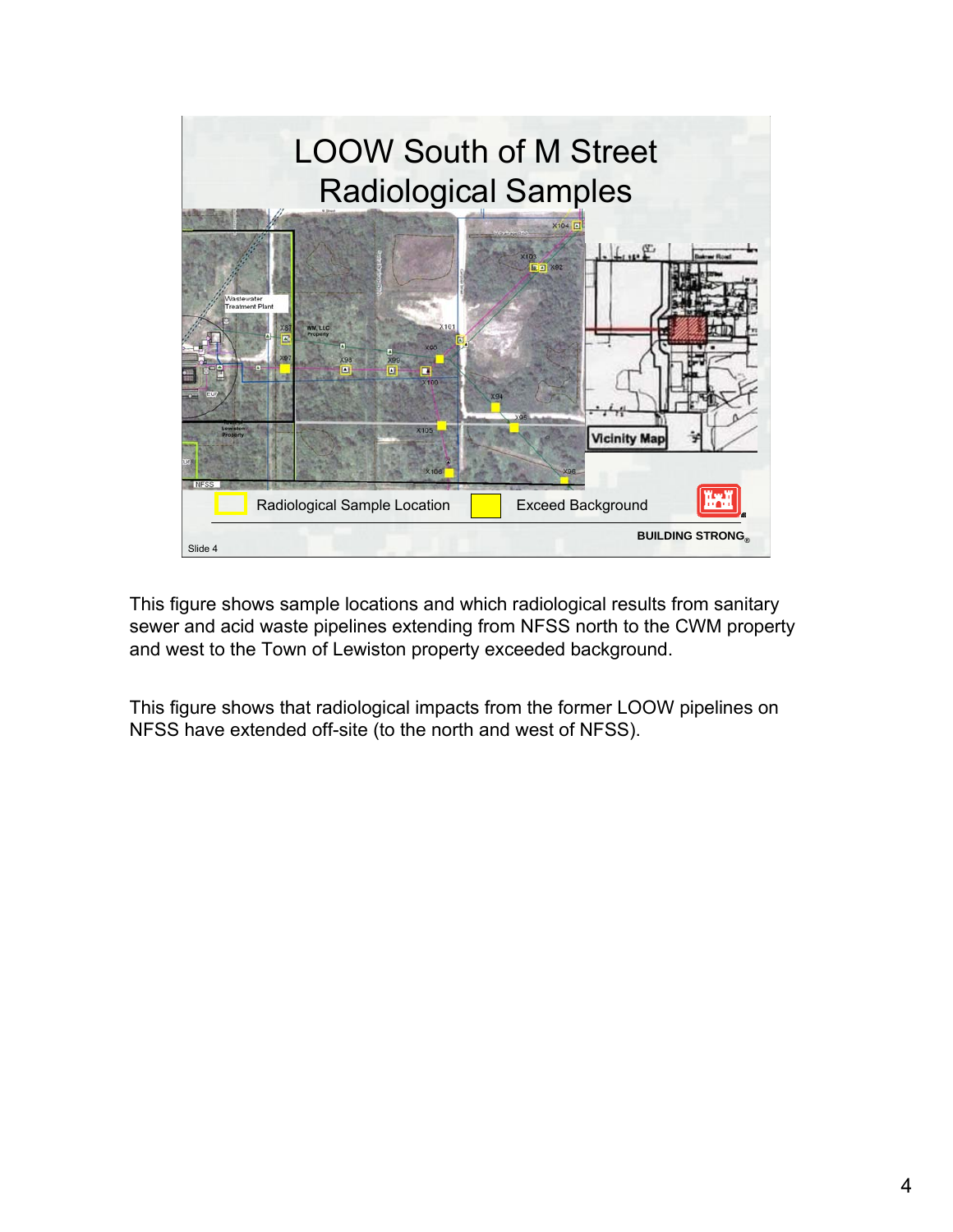

Radiological results from the former LOOW sanitary sewer and acid waste lines indicate that uranium is present in sludge and wastewater within these lines in excess of background.

The exceedances of radiological background screening levels indicates a need for further evaluation of this data in the Niagara Falls Storage Site Remedial Investigation Report Addendum, and does not necessarily indicate a potential health risk.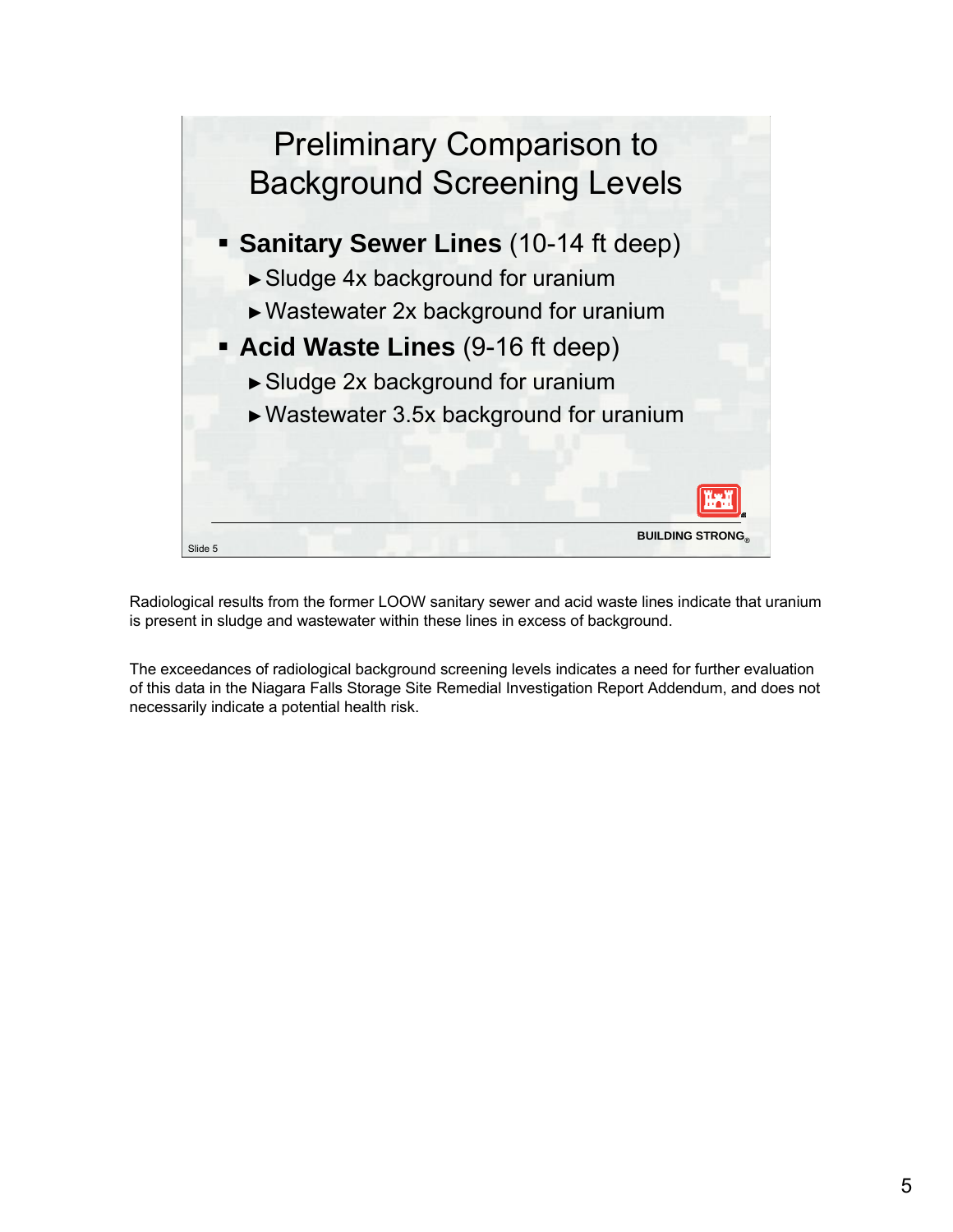

This figure shows the radiological sampling undertaken at the LOOW wastewater treatment plant and locations which were above background. Lines associated with the wastewater treatment plant are from 1-6 ft deep and mainly encased in concrete. The pipes are made of concrete, wood and terracotta (or clay).

The wastewater treatment plant was identified as the area most radiologically impacted. This was expected since the wastewater treatment plant was designed to treat wastewater and sludge from the pipeline network.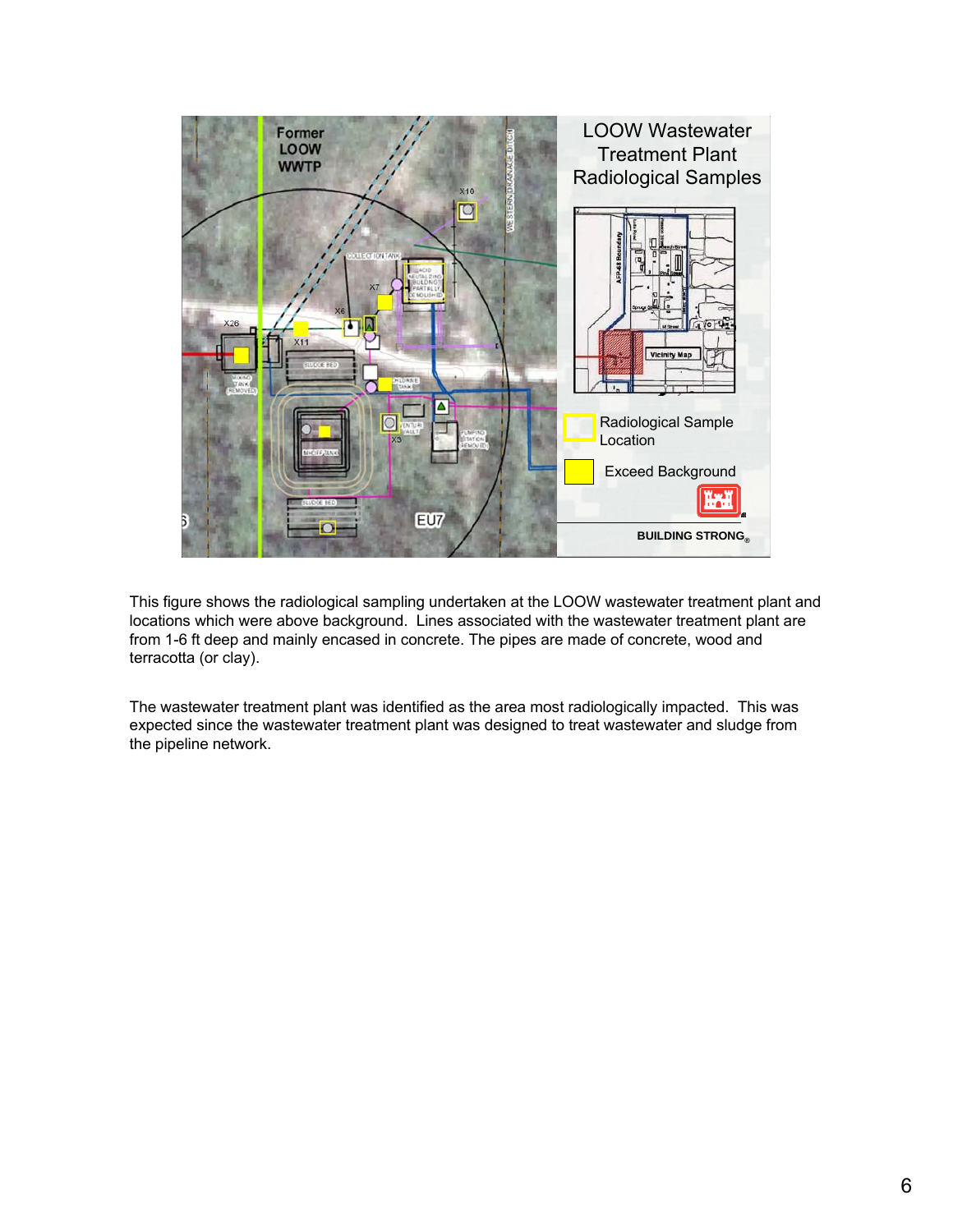

Radiological results from the former LOOW wastewater treatment plant indicate that uranium, thorium, radium and cesium are present above background in sludge, but not wastewater.

The exceedances of radiological background screening levels indicates a need for further evaluation of this data in the Niagara Falls Storage Site Remedial Investigation Report Addendum, and does not necessarily indicate a potential health risk.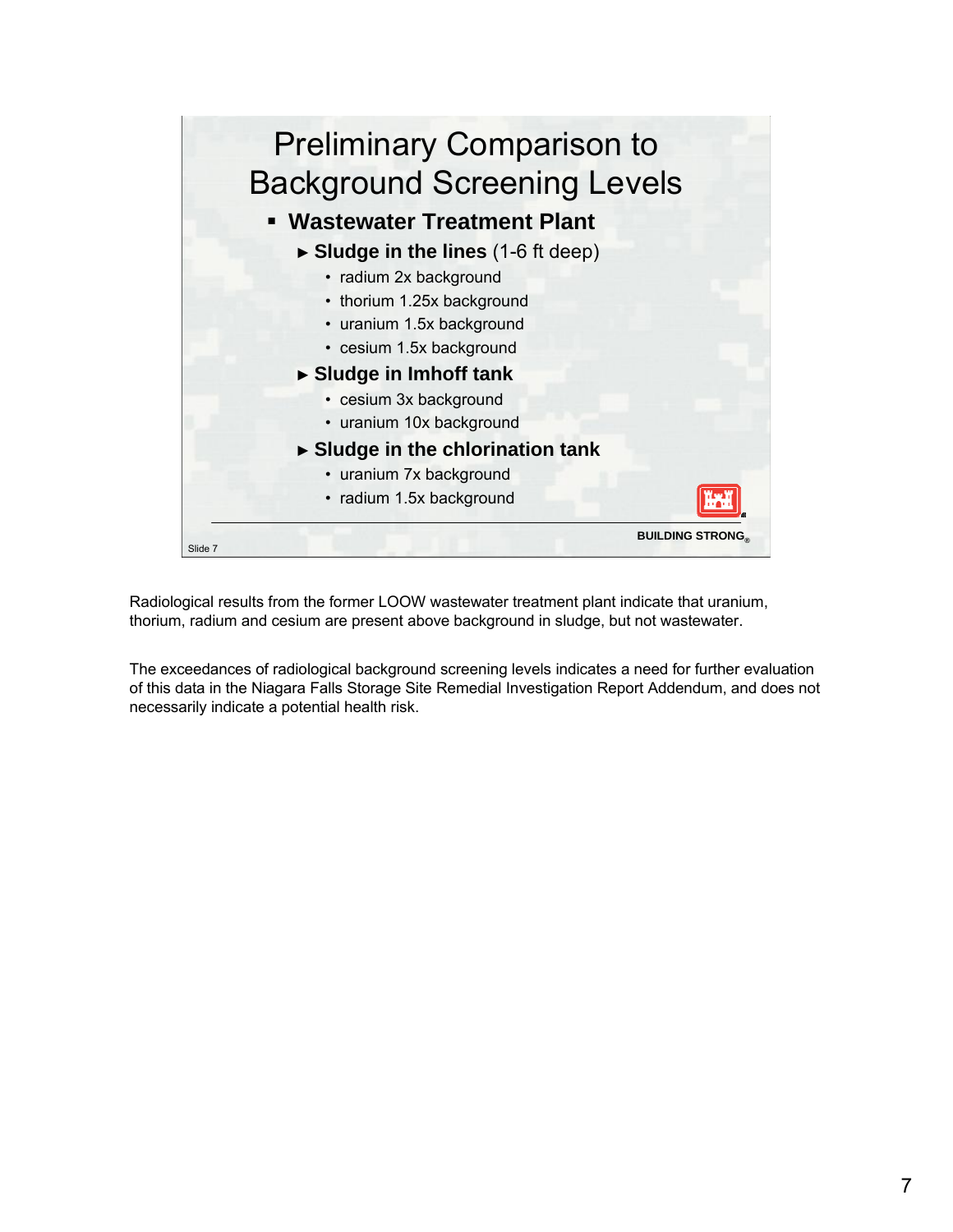

The figure shows locations along the 30" Outfall line that were selected for radiological sampling during the LOOW underground utilities remedial investigation.

The 30" outfall line is about 5-6 ft below ground surface from the wastewater treatment plant to the southwest drainage ditch and is composed of terracotta (or clay) pipe encased in concrete. Additionally there is a  $\frac{3}{4}$ -in plastic liner within the pipe walls. Radiological sampling was conducted in 3 locations along the pipeline due to the limited presence of sludge and wastewater within this pipe. In addition water, sediment, and soil within the southwest drainage ditch were sampled where the 30" outfall line crosses.

The figure shows that no background exceedances were detected along the 30" outfall line.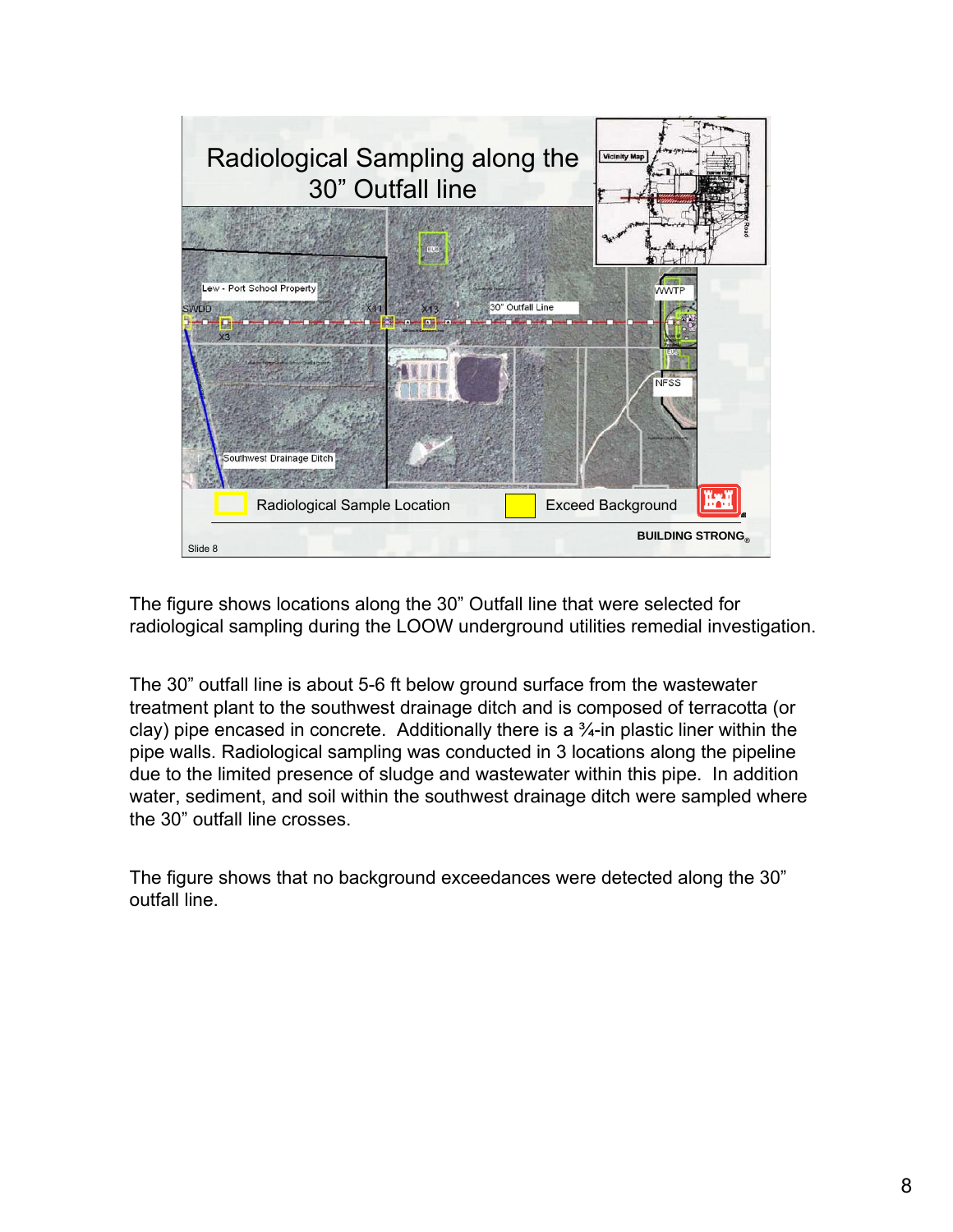

Radiological results from the former LOOW 30" outfall line indicate no radiological findings in excess of background limits.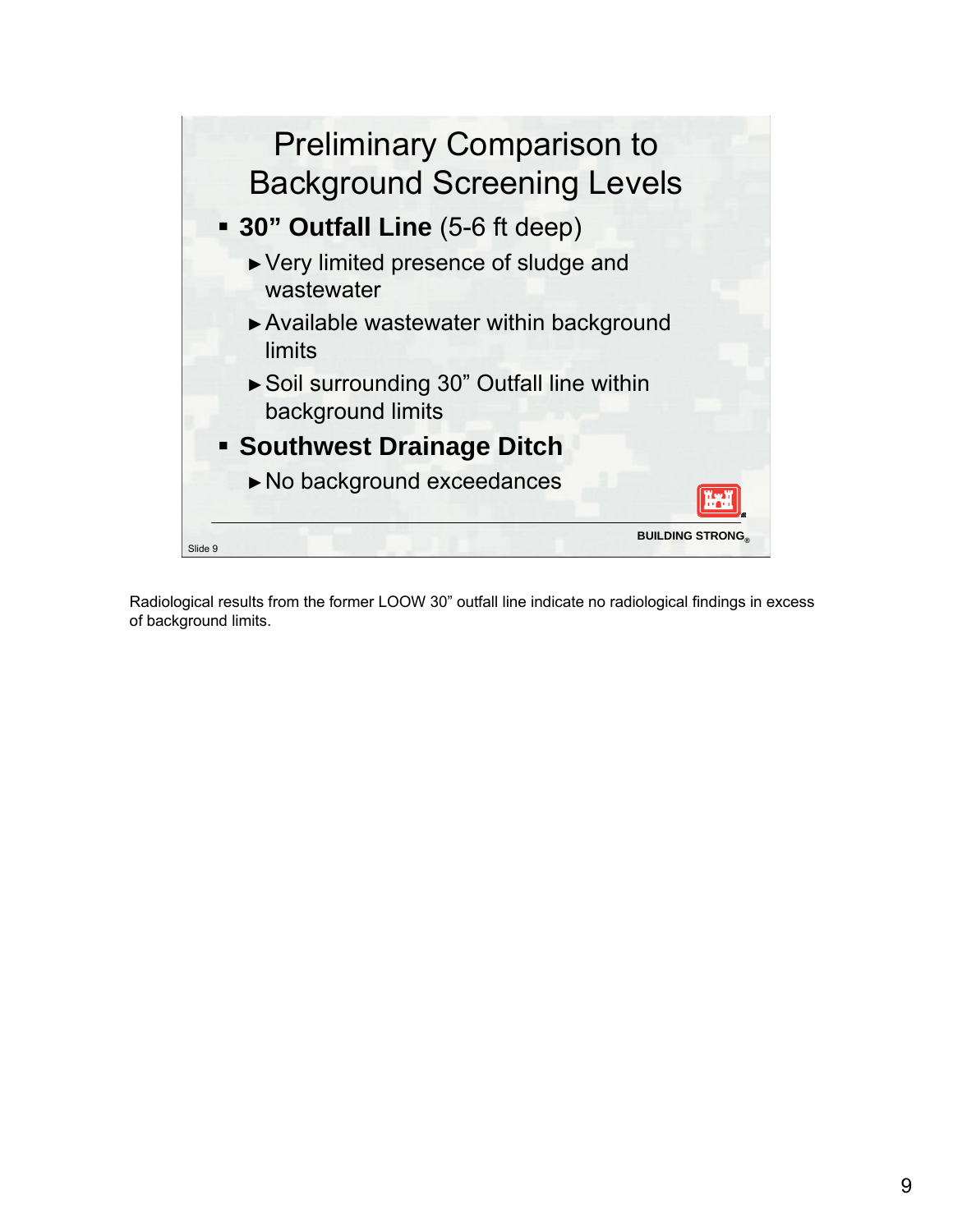

What's next for the NFSS project is continued site operations and maintenance, and environmental monitoring to ensure protection of human health and the environment. In addition, the 2008 technical memorandum that reports findings from the environmental surveillance program will be released in November.

In December 2007, the Corps of Engineers released the Remedial Investigation Report for the NFSS, where 334 public comments were received and reviewed by the NFSS technical team. Based upon these comments and a data gap assessment, a scope of work was developed for a remedial investigation report addendum. The RIR Addendum will address data gaps and comments through additional historical documentation, addition evaluation of available data, as well as additional field investigations. Additional field investigations will commence this fall/winter, to better define groundwater contamination onsite and the potential for movement offsite. The NFSS technical team is currently working to identify sample locations to achieve project objections and address identified data gaps.

The Corps will issue a Feasibility Study Work Plan this calendar year that describes the three operable units for the NFSS; IWCS, Balance of Plant (site soils, underground lines, above ground structures), and Groundwater. It introduces the concept of FS Technical memos for each operable unit which are interim FS deliverables that will be released to solicit your input on various stages of the FS process.

Lastly, the Corps has received Stimulus funds to demolish Building 401. The Corps is currently preparing a scope for this work and plan to award the demolition contract in the March 2010 timeframe. There is a fact sheet located in the back of the left hand side of your packet with more information.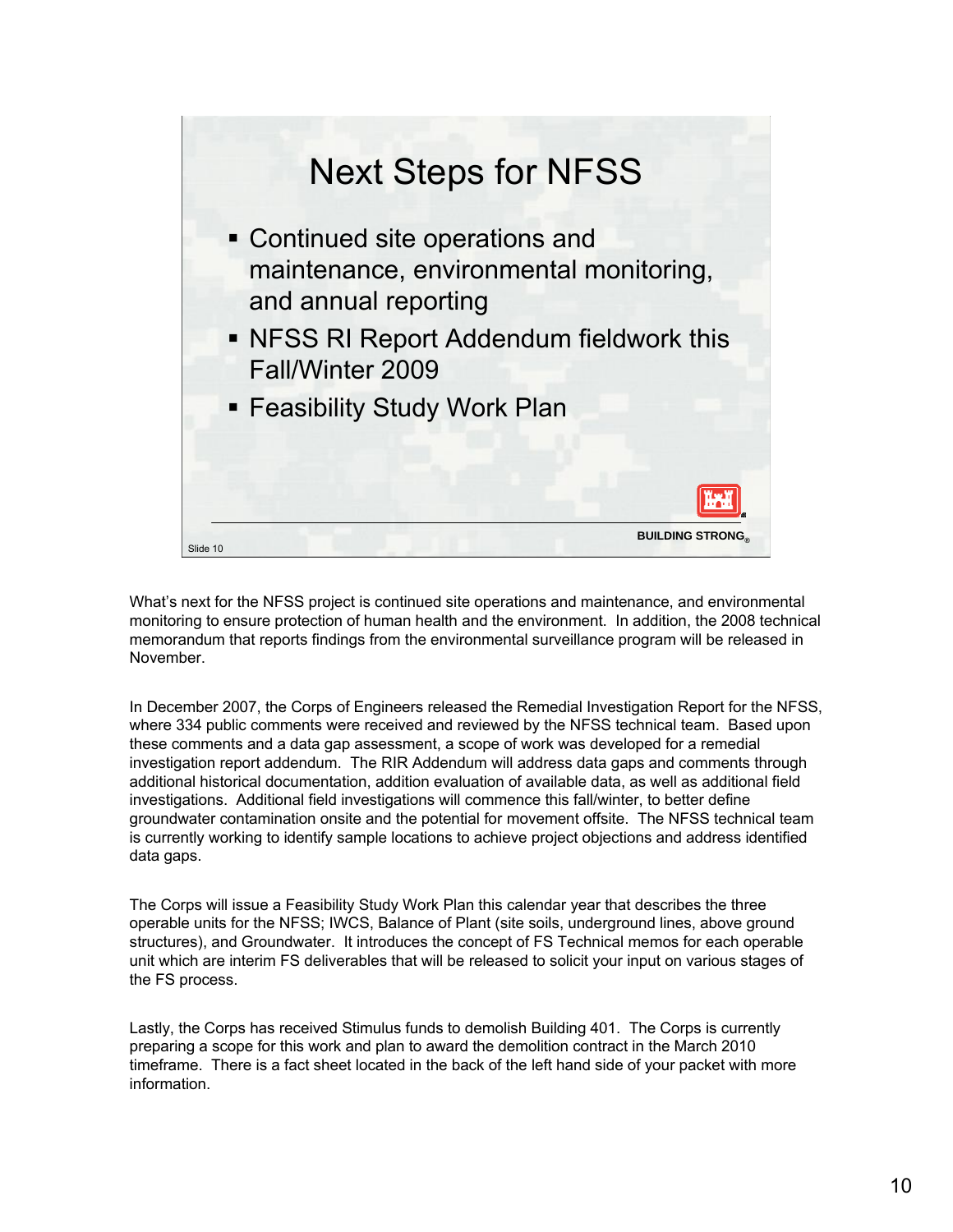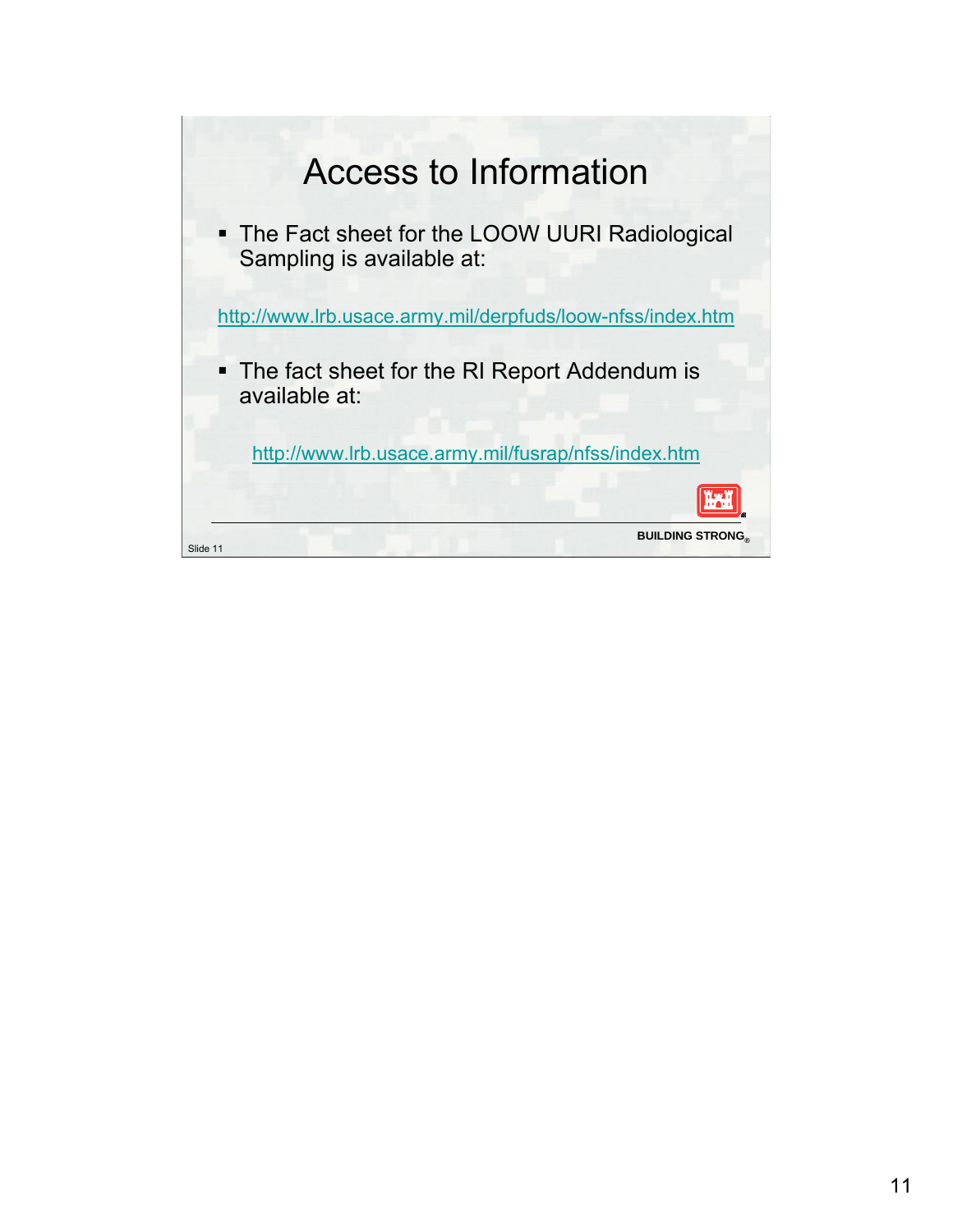